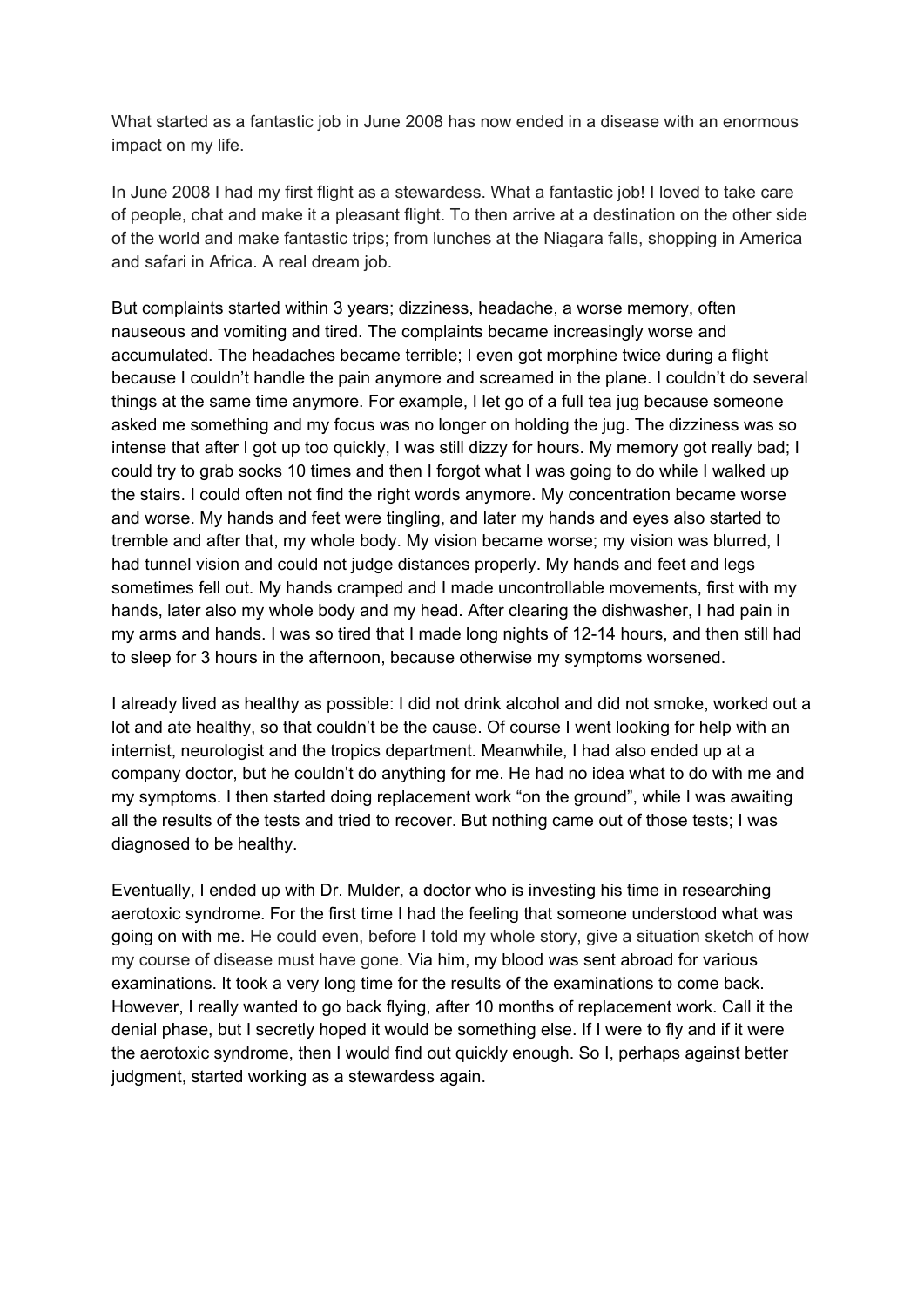In June 2013 I made my last flight as a stewardess, and after that flight I reported sick. My health complaints were, now I was frequently flying, even worse and the existing complaints all increased again. I kept postponing on reporting my sickness, but in retrospect it was no longer responsible to let me work. When I got the results of the blood tests I really couldn't ignore it any longer, the results were clear; my DNA analysis showed that I am the worst type of detoxifier and an auto-antibody study showed that I suffered chronic nerve damage. When I had to visit the company doctor I was trembling so terribly after just an hour of driving that he could not conclude anything different than that I was not capable of working. In the end, I did not do any replacement work for the first 5 months after my illness.

My company doctor told me that at KLM Health Services there is a company doctor who is the contact person for the Aerotoxic Syndrome. She eventually referred me to neurologist Hageman. Hageman concluded on the basis of my research and story that it should in all probability be Aerotoxic Syndrome. This report was not taken seriously; I asked for a response for months, but I was ignored. Meanwhile, I got a different company doctor assigned to me who took my complaints more serious. He indicated that there is more staff around with similar complaints, and therefore there probably had to be "something". However, he never wanted to use the term Aerotoxic Syndrome or confirm such a thing, but said that there must be "something".

We are now over 5 years after my last flight and the impact of the damage sustained remains enormous. My memory and concentration are still very bad and when I have to concentrate for more than an hour on, for example, writing this story, my vision becomes cloudy and I do not get my eyes focused anymore, sometimes I also suffer from tunnel vision. My hands are always trembling slightly, and when I'm tired or after exercise the tremors are severe. I always have a lot of pain in my arms and legs, a kind of cramp or muscle pain. I often have terrible headaches. And maybe the worst thing of all; I am always tired! The past years I have been sleeping every afternoon in order to be able to function at all in the evening. When I don't get enough sleep, my headaches and pain in my arms and legs increase and I start trembling more intensely. And when I'm tired, I just feel more and more miserable.

In November 2017 investigative television program Zembla released two episodes about Aerotoxic Syndrome: "Poison in the cockpit: The silence contract" and "Poison in the cockpit: The interests". Zembla already had two episodes about this in 2010 and in 2013. For the first episode I told my story alongside the story of pilot Felderhof. In the second episode it is shown which interests play a role. It is incredible to see how the interests are more important than people. As if a human life does not matter.

Currently I don't have a job and take care of our 2 children; a son of 2.5 years and a daughter of 1 year. I do need support, because caring for children and housekeeping on my own is simply not possible. The children go twice a week to a daycare or to my or my partner's parents. My friend is at home 3 days a week, and we have help in the household. Recently our son does not need his afternoon nap anymore so I miss out on my afternoon sleep on the days that I am alone. I immediately start feeling worse on those days. I have a lot of pain again and I notice that I no longer understand simple things. In the past two